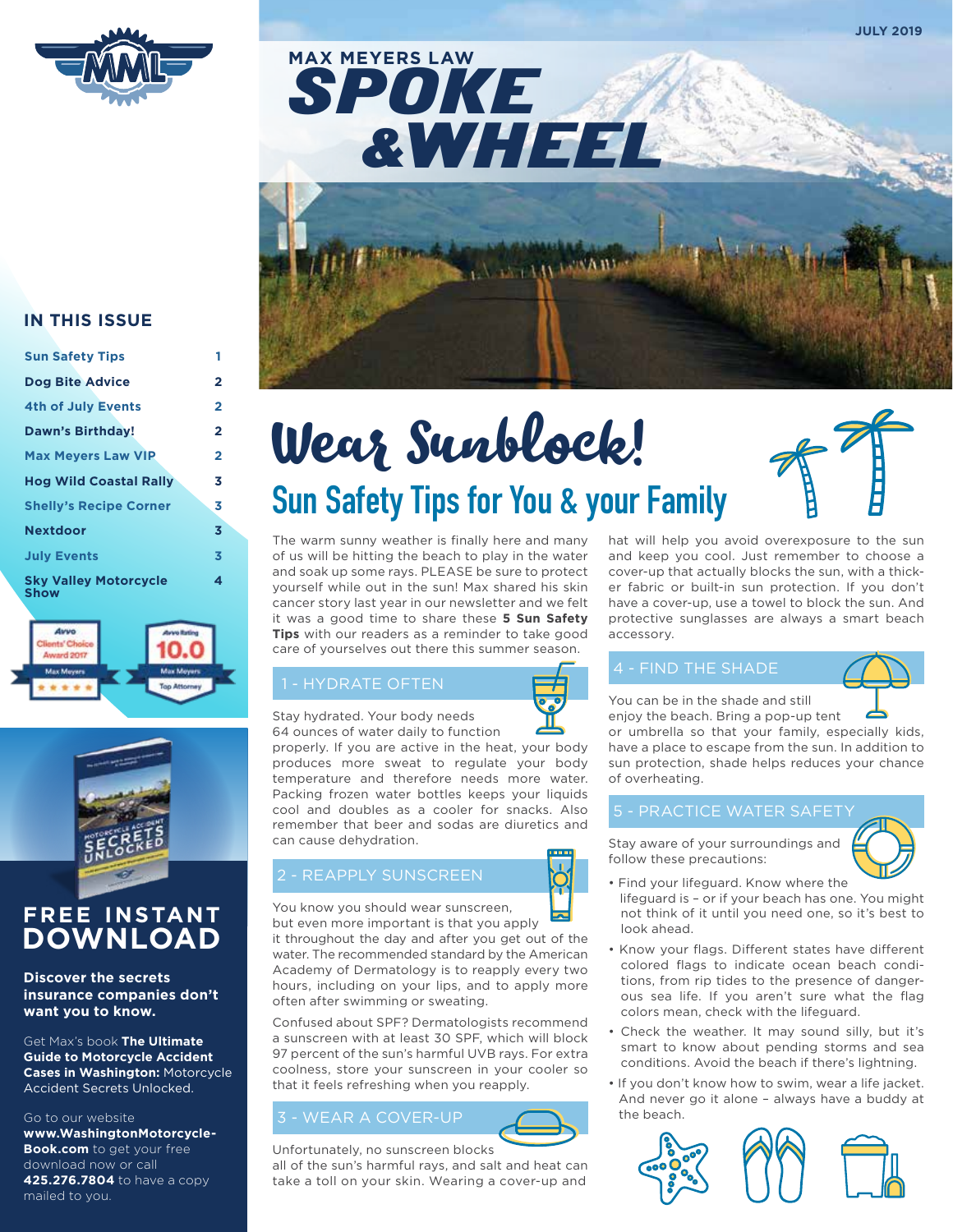## Oh No! Someone's Dog Bit You. Now WHAT?



**Did you know we at Max Meyers Law handle dog bite cases?** Being bitten by a dog is a scary and painful event. Injuries can range from almost nothing to permanent, disabling injuries. Children are especially vulnerable to serious injuries (often to the face) from dog bites. Many people don't know what to do after a dog bite and who is responsible for what.

Washington State law protects people from vicious dogs and makes their owners pay for the harm they cause. Our state protects dog bite victims by making the animal's owner financially liable. There is no free first bite. The owner is responsible in almost all circumstances. The main exception is if you provoke the dog which results in the bite, then you may be at fault.

The owner can be liable in situations like

#### these:

• You were walking, running, or otherwise present in a public area, such as on a sidewalk, street or park.

• You were on the job performing your required tasks, like delivering mail or packages or reading a water or electric meter, whether you were on private or public property at the time of the attack.

• You were on your own property or legally present on anyone else's property.

#### WHAT DAMAGES DOES THE DOG OWNER HAVE TO PAY?

Any out of pocket expenses like:

• All reasonable medical expenses related to the injury, including plastic and reconstructive surgery. Dog bites can be disfiguring, and people often need and want to remove or minimize the scars. The emergency room, doctors, surgical, hospital, physical and occupational therapy and other medical costs are compensable.

• Lost wages if you missed work because of the injury, surgeries, therapy, and recuperation time. As well as pain and suffering type damages such as:

• Physical pain

- Mental suffering and anguish
- Post-traumatic stress disorder (PTSD), which many dog bite victims suffer
- Disfigurement

• Loss of enjoyment of life, if the experience causes you to be unable to do things you used to enjoy, like going for walks or riding your bike, out of fear of being attacked again.

#### DOG BITES AND HOMEOWNER'S **INSURANCE**

Many homeowner's insurance policies cover dog bites. This is the most common source of recovery. If the person whose dog bit you does not have homeowner's insurance that will pay your damages, we can help you explore other options for recovering compensation for your damages.

#### GETTING LEGAL HELP FOR A DOG **BITE**

**You do not have to puzzle through the legal technicalities to determine whether you have a viable case if you've been bitten by a dog.** 

All you need to do is call us here at Max Meyers Law **425-276-7804**. We will explain your legal options. Remember, you pay no fees until you get compensation.



by checking out one of these local fireworks displays (many of these are all-day festivals). Be safe and have a very Happy 4th!

BELLEVUE - Downtown Park **10:05 p.m.** DES MOINES - Marina **10:20 p.m.** EDMONDS - Civic Stadium **10 p.m.** EVERETT - Port Gardner Bay **10 p.m.** FEDERAL WAY - Celebration Park **10:15 p.m.** KENT - Lake Meridian Park **10 p.m.** KIRKLAND - Marina Park **10:15 p.m.** LAKEWOOD - Joint Base Lewis-McChord **10:15 p.m.** NEWCASTLE - Lake Boren Park **10 p.m.** RENTON - Coulon Park **10 p.m.** SEATAC - Angle Lake Park **10 p.m.** SEATTLE - Lake Union **10:20 p.m.** BIG! TACOMA - Ruston Way **10:10 p.m.** BIG! TUKWILA - Fort Dent Park **10 p.m.** TUMWATER - Tumwater Valley Golf **10:15 p.m.**



Our Wonder Woman of Marketing has a birthday this month. Did you know her favorite superhero is Wonder Woman?! You might have guessed by my reference.

Everyone at MML loves Dawn and appreciates all her efforts. Many of our clients would never find us if it wasn't for her magic fingers working on our Google search results. Happy Birthday Dawn!!



Your Name Here<br>VIP MEMBER

## **Max Meyers Law VIP Program**

#### **Become a VIP Member today!**

Take advantage of great benefits, such as Insurance Policy Review, Notary Service and great contests and giveaways!

Email Dawn at **dawn@maxmeyerslaw.com** or visit our website at **MaxMeyersLawVIP.com**!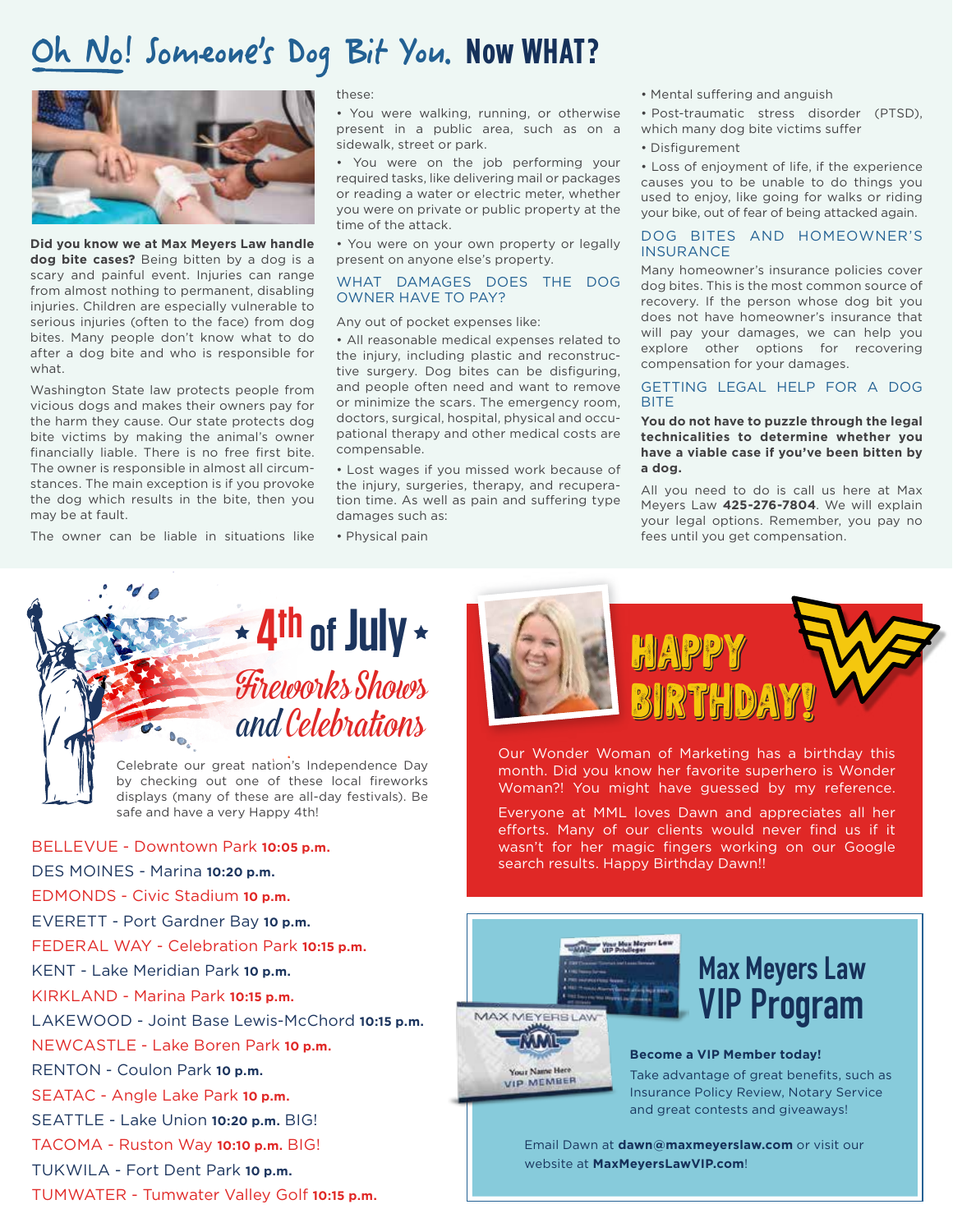## HOG WILD COASTAL RALLY IN OCEAN SHORES



Look for us at the exciting **Hog Wild Coastal Rally** in Ocean Shores **July 26-28th!** 

We will be located at the **Quinault Beach Resort & Casino**. Look for our MaxPower Law booth and stop by to be entered in our **2019 Harley Davidson motorcycle giveaway**. See you there!

To find out more about the Hog Wild Coastal Rally go to Facebook or visit **www.quinaultbeachresort.com/hogwild-coastal-rally.html**.



## **You can now find Max Meyers Law on Nextdoor.com!**

Thank you for recommending us to your neighbors, friends, and family.

## Shelly's RECIPE CORNER

## Raspberry Jell-O Salad

This is one of Richard's favorite summer treats… give it a try!

## **Ingredients:**

- 3 (4 ounce) package raspberry Jell-O
- 1 cup boiling water
- 1 cup thawed raspberries
- 1 cup applesauce
- 1 cup sour cream
- 8 oz cool whip
- Fresh raspberries

## **Directions:**

Stir together the Jell-O and boiling water until the powder is all dissolved. Add the raspberries and applesauce and stir carefully until combined. Pour into an 8x9 inch pan.

Chill the Jell-O for 3 hours until set.

Spread the cool whip on top of the Jell-O. Top with lots of fresh raspberries.

# Jul Events

## **STREET FOOD FESTIVAL JULY 6 - 7**

Seattle Street Food Festival has 150 food trucks and food booths, a beer garden, live music, and 70 Urban Craft Uprising vendors in South Lake Union, along 9th Ave. N. from Denny Way to Harrison Street. Free.

Visit **www.facebook.com/events/409167072953457** for details and schedule.

## **AIRPLANES, CARS, MOTORCYCLES JULY 6 - 7**

Gig Harbor Wings & Wheels includes airplanes on display, flyovers, a jet car race, vendors, and a beer garden on Saturday at Tacoma Narrows Airport. The same repeats on Sunday with the addition of a car show of 200 vehicles. Free.

Visit **www.freedomfair.com/wings-and-wheels**.

## **WEST SEATTLE FESTIVAL JULY 12 - 14**

West Seattle Summer Fest is a neighborhood street fair with arts and crafts, live music, local food, a beer garden, and a kids' play area. Free.

For details, visit **www.wsjunction.org/summerfest**.

## **CUSTOM CAR CONVENTION JULY 14**

Billed as the "dopest car show in the nation," Wekfest Seattle displays prescreened aftermarket builds and hosts aftermarket vendors at CenturyLink Field Event Center.

Visit **www.wekfest-usa.com/events/wekfest-seattle-2019**.

## **FARM WEEKEND IN WOODINVILLE JULY 19 - 21**

Visit farms and businesses for demonstrations, tours, tastes, and family activities during Sammamish Valley Celebration of Farms and the Arts.

Visit **www.sammamishvalley.org/celebrate/celebratelavender**.

## **ONION FESTIVAL JULY 20**

The Sweet Onion Festival includes great food & beer, entertainment, vendors, onion-eating contests, a kids' zone, and a 5K run in Walla Walla. Free admission.

Visit **www.downtownwallawalla.com/all-events/walla-walla-sweet-onionfestival**.

### **VINTAGE CAR SHOW JULY 26 - 28**

See 2,500 custom, classic, and muscle cars and trucks plus hot rods at the Pacific Northwest Nationals at the Washington State Fair Events Center in Puyallup.

Visit **www.good-guys.com/pnwn-2019** for more details.

## **BAINBRIDGE BIKE RIDE JULY 27**

Feel like a kid again at The Great Inflatable Race, which includes at least eight blow-up obstacles you must get over, under, around, or through at Lake Sammamish State Park. Pay \$10 for parking unless you have a Discover Pass for state parks.

Details at **www.thegreatinflatablerace.com/Seattle**.